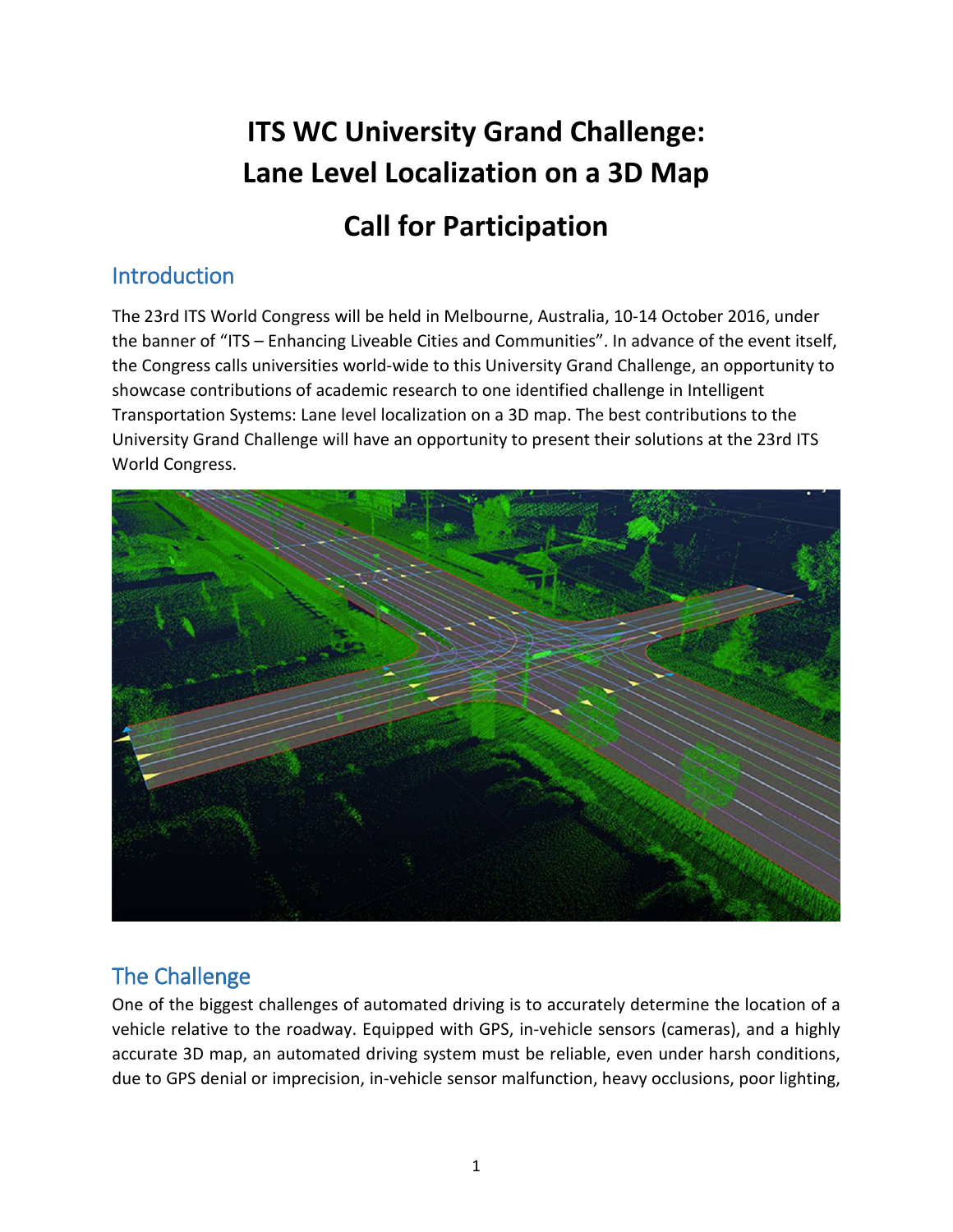and inclement weather. Lane level localization on a 3D map allows the vehicle to function reliably in such conditions.

To advance the technology and enable safer and more reliable automated driving, we present a grand challenge to localize a driving vehicle on a 3D map using the vehicle's GPS data and invehicle camera sensor data in real time.

#### Problem Definition

A monocular video is acquired from a forward-facing camera mounted on top of a vehicle. The video was recorded while the vehicle was driving on a real access-controlled road (highway) in reasonable traffic conditions. A GPS position is given for each video frame. A 3D map is provided for the section of road driven by the vehicle during the acquisition.

The problem is to localize the vehicle at the correct lane and longitudinal position (a high resolution "mile marker") on the 3D map in real time. A possible solution is to detect objects from the video frames and match them to the objects in the 3D map to derive the lane level location.

#### Data Collection

We collected the above input data on a highway in San Francisco with the following properties:

- (1) Reasonable traffic
- (2) Multiple lane highway
- (3) Reasonable weather conditions
- (4) The road markings are in good condition
- (5) Data was collected over 20km. We will provide 10km of the data to participants to develop their algorithms, and the remainder will be used for evaluation. Ground truth data of camera locations will be provided for the training set.
- (6) The car makes reasonably frequent lane changes during the collection

#### Input

- 1. Images these images are acquired with a commercial webcam mounted on top of a car and have the following properties:
	- a. 10 HZ
	- b. RGB color, 800 x 600 resolution
- 2. GPS data a set of consumer phone grade GPS points with time stamp synchronized with the image timestamp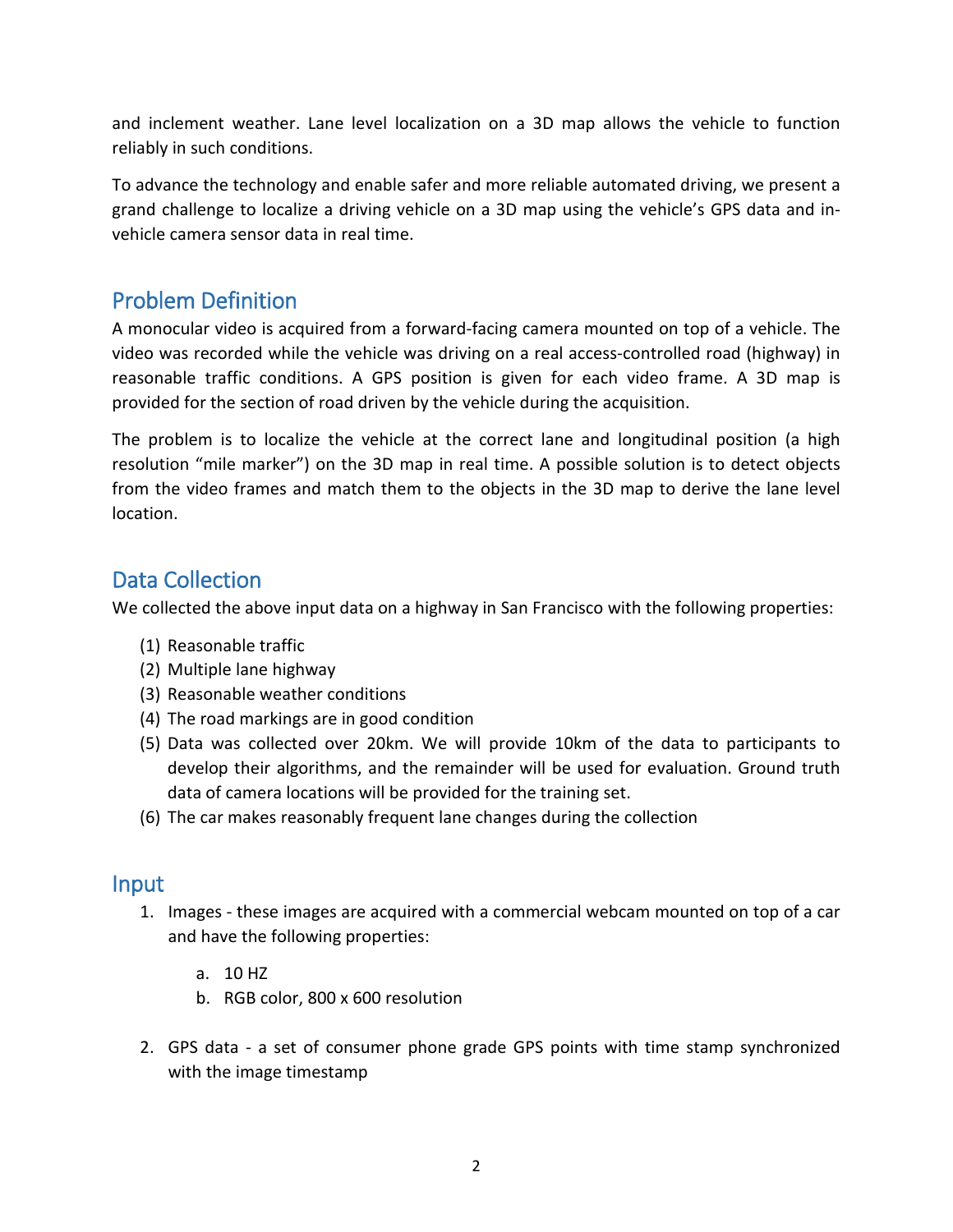- 3. 3D map for the driven road segment including:
	- a. Road and lane boundaries (including the boundary type e.g., road edge, solid marking, dashed marking)
	- b. Marking colour (white or yellow)
	- c. Elevated objects in voxels near the roadway
	- d. Traffic sign location and text content
- 4. Camera calibration parameters

Details are included in README of the test data to be downloaded

#### **Output**

- 1. An executable program with proper documentation so that when it runs on the evaluation dataset in the same format as the published test data it will output a spread sheet where each row lists "Image ID", "latitude", "longitude". The "latitude" and "longitude" specify the location of the camera when the image with the "Image ID" was taken.
- 2. A technical paper describing the algorithm (pdf).



# Evaluation Criteria

- (1) Lane accuracy
- (2) Longitudinal accuracy
- (3) Run Time of Execution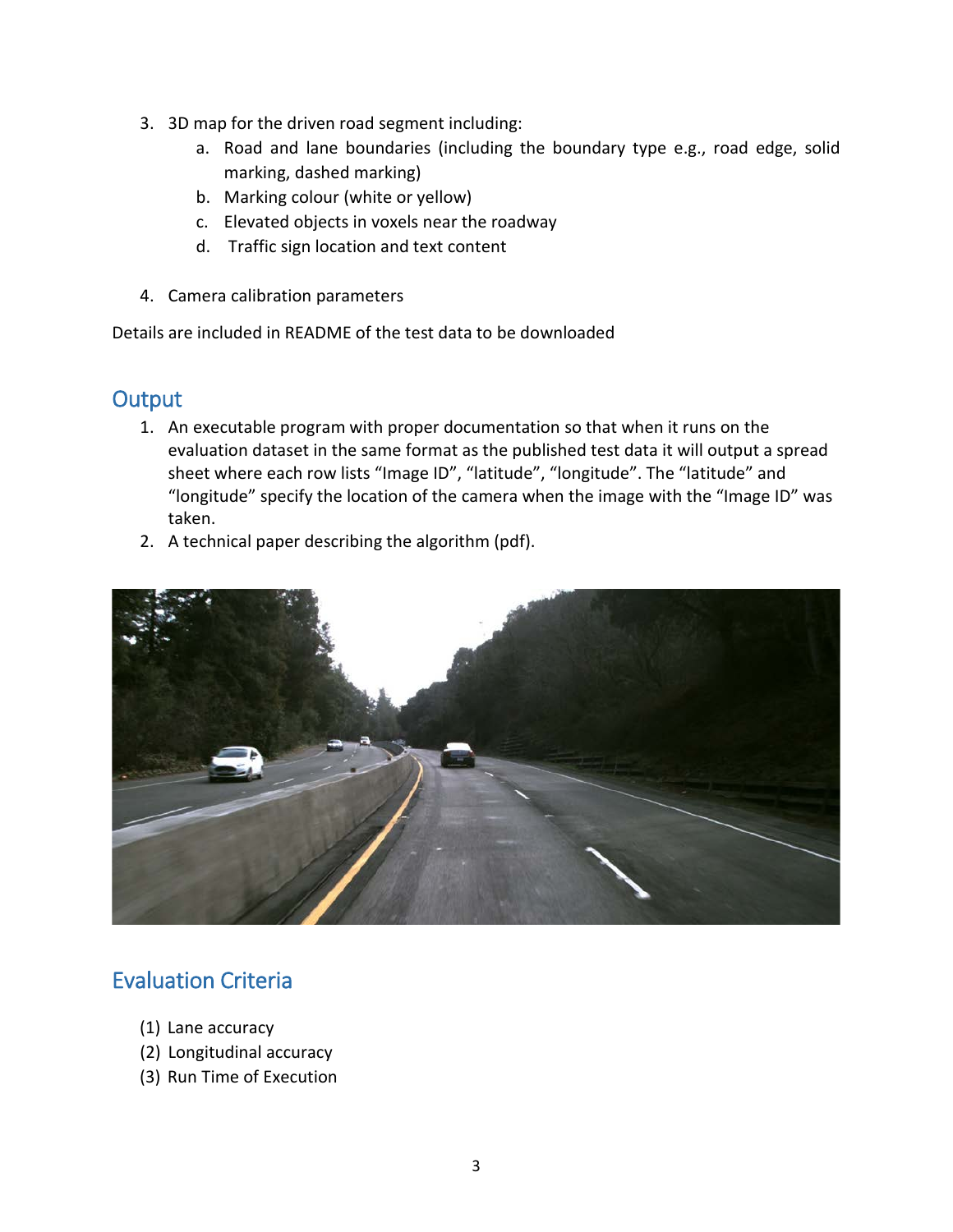#### Judgment Process

HERE will test the submissions using the evaluation dataset and report to a panel (60%). The panel will also evaluate the originality of the approach (20%) and the quality of the report (20%). All submissions will be ranked, and the participants will be informed about their rank. The top three will be awarded.

At the ITS World Congress 2016 the participants will have an opportunity to present their solutions in demonstrations and in plenum.

#### Advisory Committee

The University Grand Challenge will be overseen by an independent advisory committee from academia and industry.

Co-Chairs:

- Stephan Winter, The University of Melbourne, Australia
- Xin Chen, HERE, USA

Committee members:

- Ryan Eustice, University of Michigan, USA
- Feng Guo, Qualcomm, USA
- Xianpeng Lang, Baidu, China
- Bharat Lohani, IIT Kanpur, India
- Kai Ni, Letv Super Car, China
- Monika Sester, Leibniz University Hannover, Germany
- Mark Tabb, HERE, USA
- Andreas Wendel, Google, USA
- Jianxiong Xiao, Princeton University, USA
- Alper Yilmaz, Ohio State University, USA
- Wende Zhang, General Motors, USA

#### Registration

Individuals and groups from universities are invited to participate. Please use the form available on the Grand Challenge homepage to register and download the data:

<http://conference.eng.unimelb.edu.au/its-gc/>

#### **Timeline**

- Submission deadline: 15 July 2016
- Challenge outcome notification: 15 August 2016